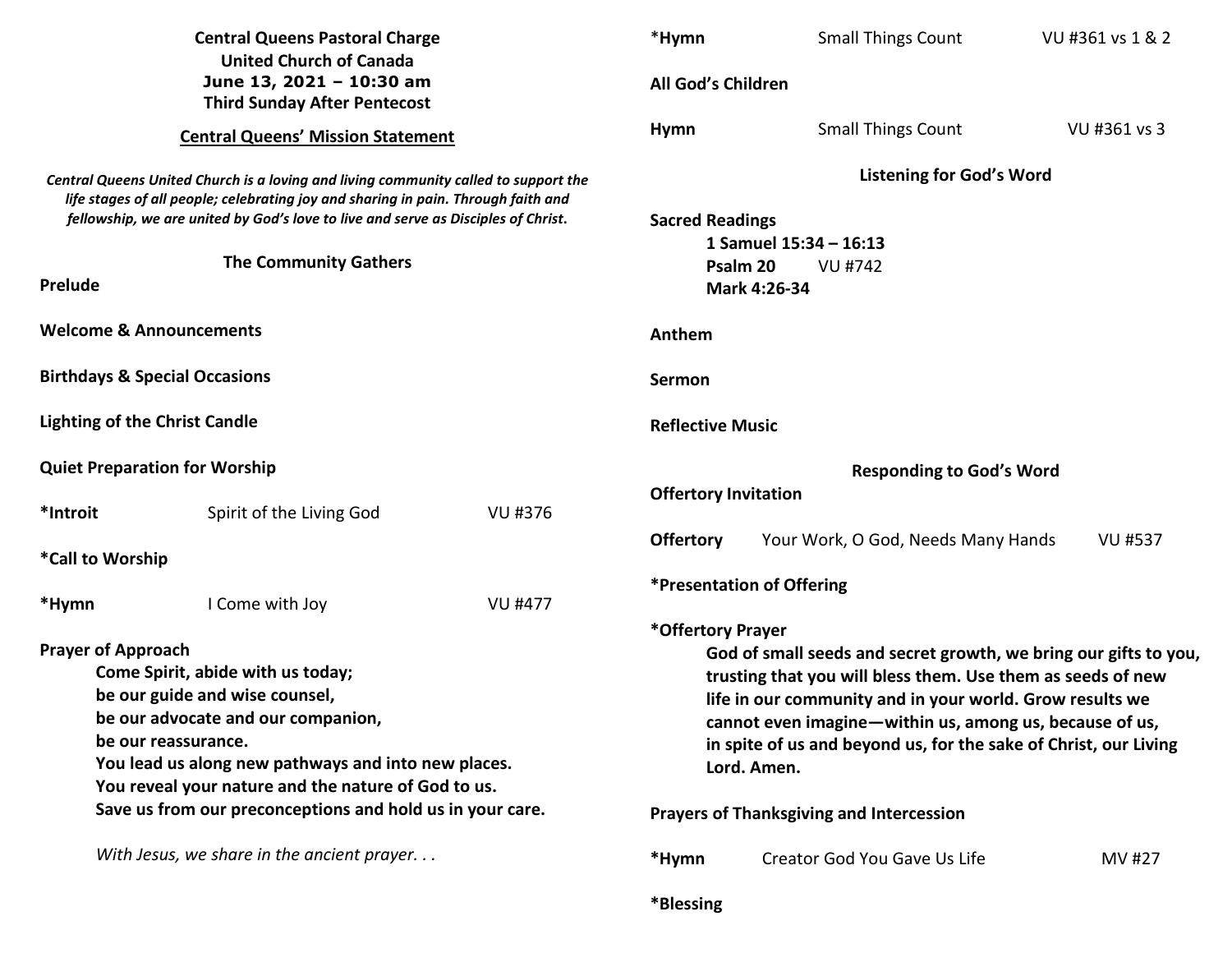### **Postlude**

 **\*** Please stand as you are able

Phone 902-964-2221 Email office@cquc.ca

| <b>Ministers</b>         | All of us                     |  |  |
|--------------------------|-------------------------------|--|--|
| Clergy                   | <b>Rev Greg Davis</b>         |  |  |
| <b>Office Hours</b>      | Tuesday, Wednesday & Thursday |  |  |
|                          | $9$ am $-12$ pm               |  |  |
| Office Phone             | 902-964-2291                  |  |  |
| Email                    | minister@cquc.ca              |  |  |
| <b>Ministry of Music</b> | <b>Kirk Neville</b>           |  |  |
|                          |                               |  |  |
| Website                  | https://cquc.ca/index.htm     |  |  |
| Phone                    | 902-786-9222                  |  |  |
| Email                    | nevillevurry1@hotmail.com     |  |  |
| <b>Church Office</b>     |                               |  |  |
| <b>Office Hours</b>      | Wednesday & Thursday          |  |  |

**A Warm Welcome to All** – We are delighted you've joined us. May God's word today strengthen your faith, inspire curiosity and learning, and motivate your service of others. All are welcome.

### **Life and Work of Our Church**

 **Greg's Office Hours:** Tuesday, Wednesday and Thursday from 9 am – 12 pm. If anyone is in the hospital or would like a visit from Greg, please call him at 902-964-2291. If you wish to meet with Greg outside the scheduled hours, please call 902-964-2291 or email minister@cquc.ca for an appointment.

**Praise Service** – There will be a Praise Service on Wednesday, June 23<sup>rd</sup> at 7 pm at the church. Registration will be **required**. To register, please call 902-964-2221 or email office@cquc.ca. Masks **are required**. If you are registering **after 12 pm Thursday**, please text or call Velda at 902- 940-7674.

**Roast Beef Spring Supper** profited \$7,809.24. Thank you everyone for another successful fundraising event.

**FundScrip** –Janet will be placing an order today. Next order date will be June  $27^{th}$ . You can reach Janet by email (jhowes 1969@gmail.com) or by phone (902-393-1527). Ordering will be every 2 weeks. E-transfers accepted.

**In-Church Services:** Registration is **required**. To register, please call 902-964-2221 or email office@cquc.ca. Masks **are required**. If you are registering **after 12 pm Thursday**, please text or call Velda at 902-940- 7674.

**E-Transfers** – Central Queens United Church is now set up to accept E-Transfers. If you wish to give your offerings through E-Transfer, please send via email to veldabertram@gmail.com.

**Student Summer Employment** – We have received a student grant for student summer employment. For more information, please contact the church office at 902-964-2221 or email at office@cquc.ca, if interested. Deadline for applications is June  $14<sup>th</sup>$ .

**Official Board Meeting** – The next Official Board meeting will be on Thursday, June  $17<sup>th</sup>$ , at 7 pm.

**Central Queens Emmaus Walkers** – Come join us as we walk and chat every Thursday at 12 pm. Please check Facebook each week to see where we will be meeting. All are welcome.

**Weekly Bulletins** can be sponsored by you in celebration or remembrance of a loved one. There is a signup sheet on the table at the back of the sanctuary. Cost is \$20.00.

**Bookworms United** – Our next book club meeting is Wednesday, June  $23^{rd}$ , at 10:30 am in the church parlour. We will be discussing CUTTING FOR STONE by Abraham Verghese. For more information, please contact Liz Spangler at spangler@upei.ca.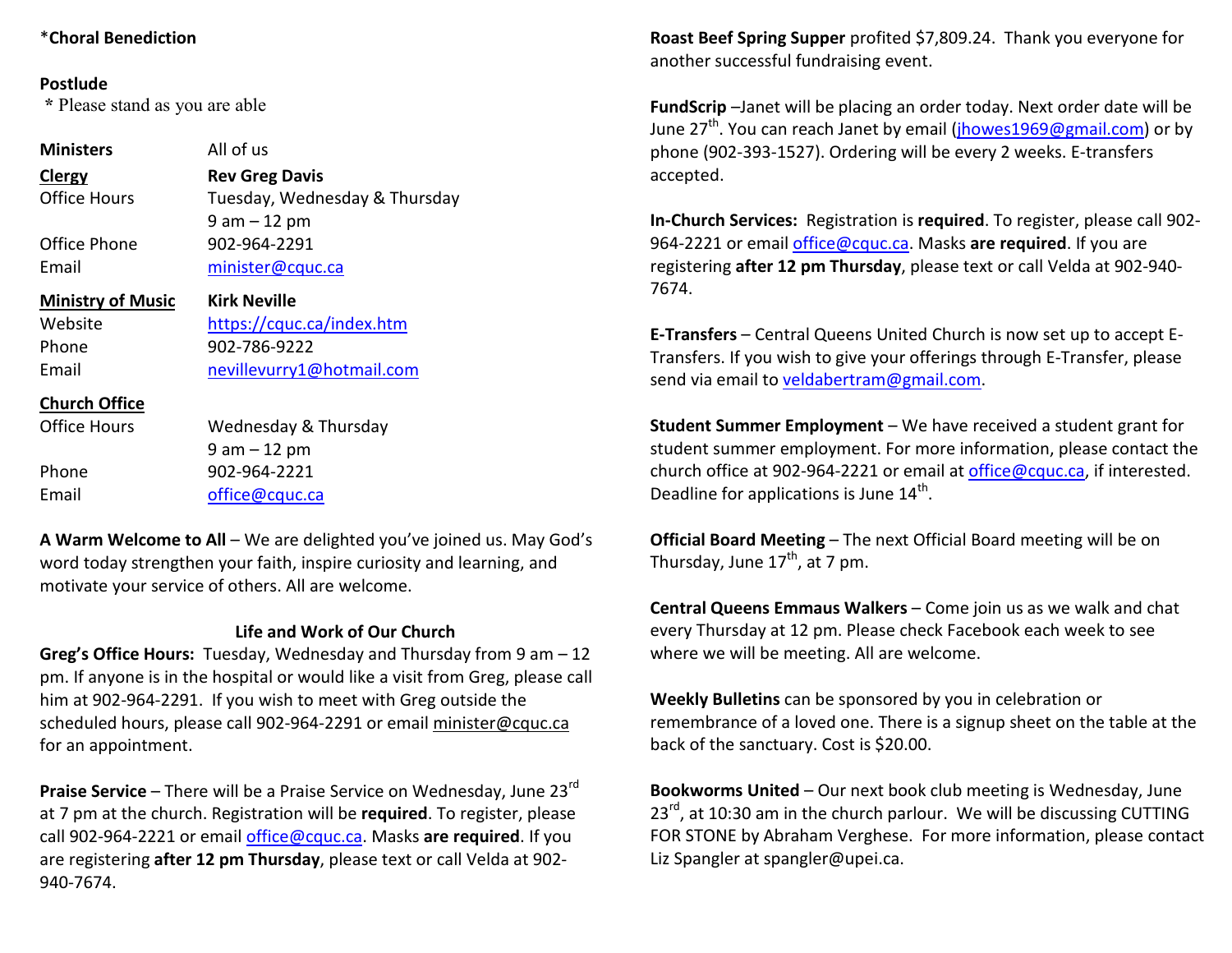**Youth Service** – The last Sunday of the month, May  $27<sup>th</sup>$ , will be a contemporary worship service for everyone, especially our families and youth.

**Pop Can Pull Tabs** – George Mason is collecting pop can pull tabs which are then given to the Daughters of the Nile women's organization. The funds then go to the Shriners Hospital in Montreal where they are used to buy reading materials for the children in the hospital. Your can tab collections can be dropped off here at the church.

**Food Bank** –Please remember to continue your support for the Food Bank with non-perishable food items. You can drop them off any Sunday or during the week in the wooden box at the church entrance.

**Bulletin Deadline** – Deadline for items to be placed in the bulletin is **Wednesday** evening. Bulletin items can be emailed to office@cquc.ca.

## **Community News**

**Camp Abby** is very excited to announce that they will be opening its doors for campers this summer. It is their  $75<sup>th</sup>$  year of camping ministry and they are thrilled to have in-person camping. A list of the Camp Abby's must needed items is posted on the bulletin board by the church office. Donations are greatly accepted to help keep their costs down. Below is the list of camps. To register, please visit their website at www.campabegweit.ca and click on "Register Today".

**Summer 2021** 

| Week           | <b>Start Date</b>                                   | <b>Age Group</b> | Regular<br><b>Price</b> | <b>Availability</b>       |
|----------------|-----------------------------------------------------|------------------|-------------------------|---------------------------|
| Family<br>Camp | June $25^{\text{th}}$ - June $27^{\text{th}}$       | Family           | \$245.00                | Yes                       |
| Week 1         | July $4^{th}$ - July $9^{th}$                       | $7 - 12$         | \$345.00                | <b>Limited</b>            |
| Week 2         | July $11^{\text{th}}$ - July $16^{\text{th}}$       | $7 - 12$         | \$345.00                | <b>Full (Waitlisting)</b> |
| Week 3         | July 19 <sup>th</sup> - July 21st                   | $5-7$            | \$245.00                | Yes                       |
| Week 4         | July 25 <sup>th</sup> - July 30 <sup>th</sup>       | $7 - 12$         | \$345.00                | Yes                       |
| Week 5         | August $1^{st}$ - August $6^{th}$                   | $11 - 13$        | \$345.00                | <b>Limited</b>            |
| Week 6         | August 8 <sup>th</sup> - August<br>$13^{\text{th}}$ | 13-16            | \$345.00                | Yes                       |

**Central Queen's Funeral Home – Cornwall Satellite Office:** The Funeral Co-op is pleased to announce we have an arrangement office located in the West River United Church, Monday – Friday mornings. Please contact us if you wish to have a director meet you in Cornwall for your Preplanning, Monument, and Funeral Service needs. 902-964-2886

**Park Royal United Church Yard Sale** on Saturday, June 19<sup>th</sup>, from 8 am – 12 noon in the gymnasium, 11 Christie Drive, Charlottetown. Lots of variety but no clothing or books. Cash only please.

**West River United Church Annual Take-Out Lobster Supper -** Please mark your calendars for the annual take-out supper scheduled for **Saturday June 26, 2021.** This is a lobster (shelled) cold plate (potato salad, coleslaw, lettuce, tomato, cucumber, roll, and cake for dessert.) **Cost \$25.00.** Tickets are now available from a variety of sources at WRUC. Please contact either Leah Eldershaw (902 213-6857,or email leah.eldershaw.wruc@xplornet.ca) or Valerie Acorn (902 213-5574 or 902 566-4432) to be connected with a seller in your area. Tickets will also be available at the church from 10:00 to 11:30 am each Saturday morning starting May 29**th** (other than the day of the dinner), or by phone or pickup through the church office. Pick up time for your dinners will be between 12:30 and 1:30 on June  $26<sup>th</sup>$ .

# **Being Watered**

Lord, Let the water of your living word Flow over the dry places of my soul And soak into the cracks and crevices, So that I will be revived in you. Let new life emerge As your refreshing water nourishes me. Let new growth in you be evident As you renew me. Let me be as life giving water To another who is struggling To survive their own wilderness. As you have watered me, Let me water others. © By M.S.Lowndes